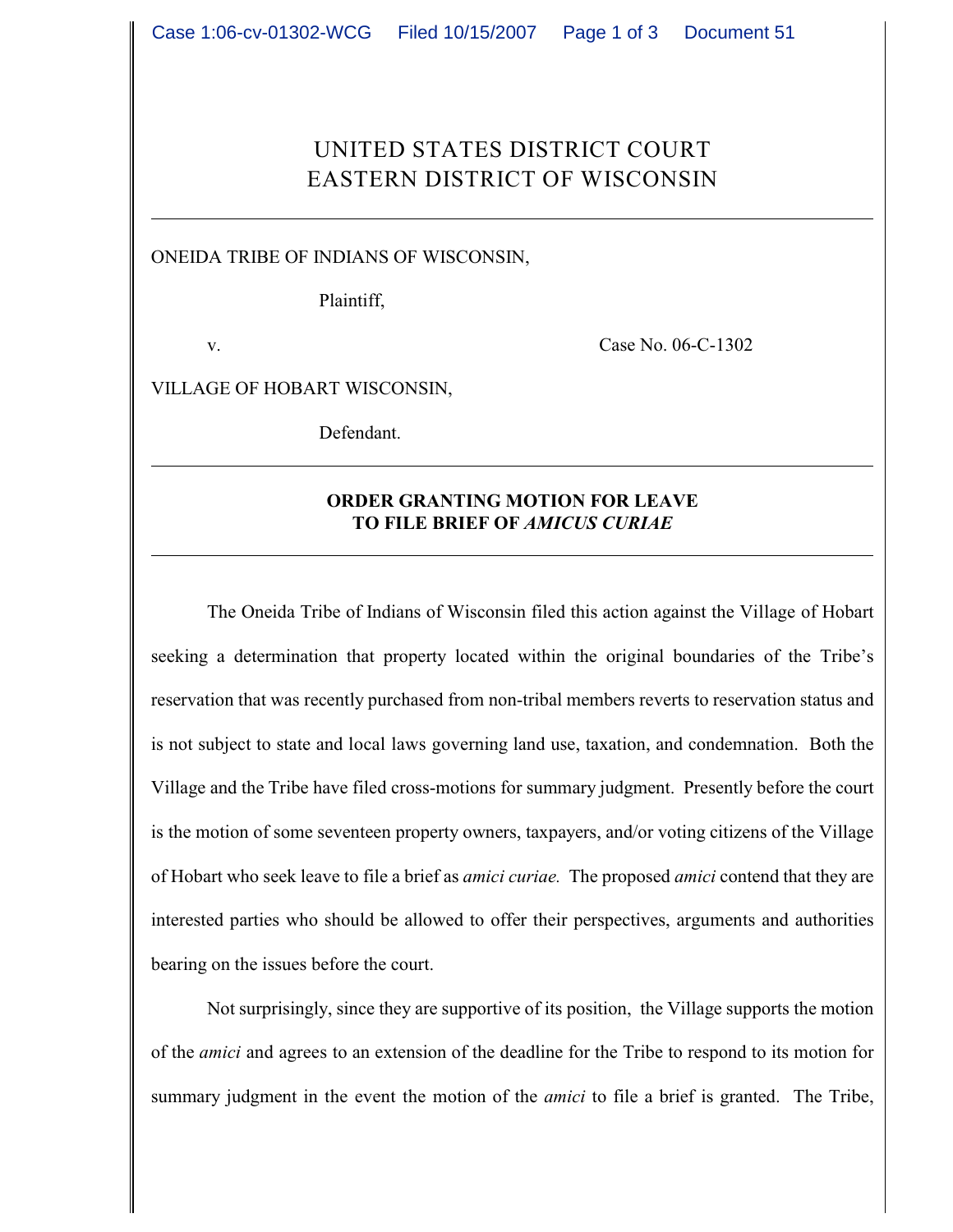however, opposes the request of the *amici*, arguing that it is not timely, that it exceeds the page limit applicable under federal rules, and that it needlessly adds to the time and expense that both the Tribe and this court will ultimately expend resolving the case. The Tribe contends that the interests of the proposed *amici* are adequately represented by the Village and that the argument set forth in their brief essentially repeats the argument already presented by the Village in it's sixty-page brief.

Having considered the brief of the Village and that of the proposed *amici*, and considering the importance of the issues before the court to the proposed *amici*, as well as the parties, I conclude that the proposed motion of the *amici* should be granted. The time and page limits referred to by the Tribe govern appellate procedures. *See* Fed. R. App. P. 29(e). They are not applicable in this court. Moreover, the court is satisfied that the briefing schedule can be adjusted so as to insure that the Tribe has an adequate opportunity to respond to the arguments of the *amici* along with those of the Village. Granting the motion will not result in unreasonable delay. And while it is true that the Village and the *amici* are aligned in their positions, the perspective and arguments of the *amici* are sufficiently separate and distinct to warrant consideration of the their views. Having briefly reviewed the proposed brief of the *amici*, the court is satisfied that it will assist the court in resolving the important issues before it.

Accordingly, the motion for leave to file an *amicus curiae* brief is hereby granted. It is also ordered that the Tribe shall be granted an extension of time in which to file its brief in response and is further authorized to exceed the page limitations that would otherwise be applicable. Counsel for the Tribe shall contact counsel for the Village and attempt to reach agreement regarding a proposed deadline for the Tribe's brief and page limitation thereof. In the event the parties are